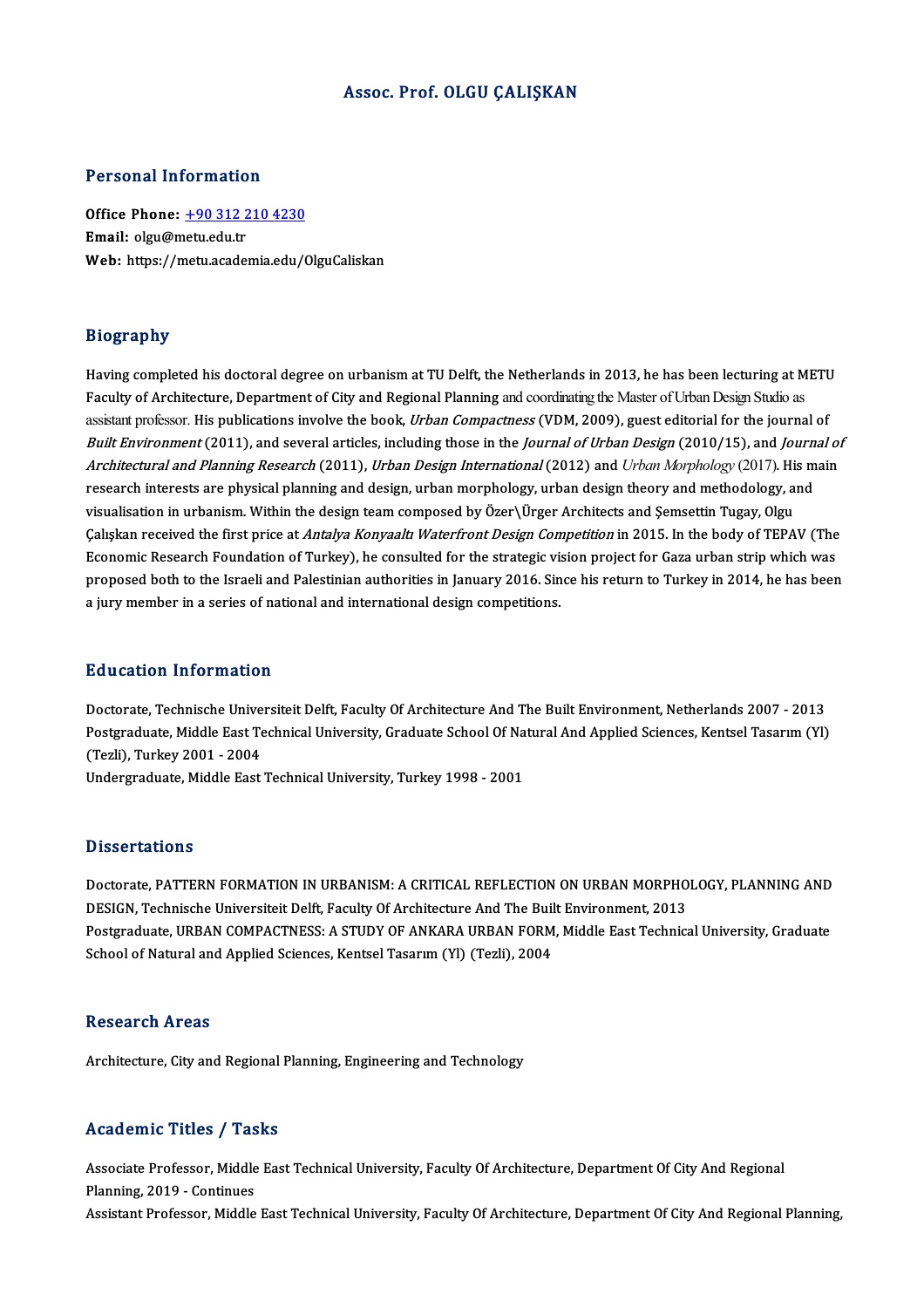### Academic and Administrative Experience

Academic and Administrative Experience<br>Fakülte Yönetim Kurulu Üyesi, Middle East Technical University, Faculty of Architecture, Department of City and Regional<br>Planning 2018, Continues reauenre una riumm<br>Fakülte Yönetim Kurulu Üye<br>Planning, 2018 - Continues<br>Middle Fast Technical Unive Fakülte Yönetim Kurulu Üyesi, Middle East Technical University, Faculty of Architecture, Department of City and Regio:<br>Planning, 2018 - Continues<br>Middle East Technical University, Faculty of Architecture, Department of Cit

Middle East Technical University, Faculty of Architecture, Department of City and Regional Planning, 2014 - Continues<br>Courses

CREATIVETHINKINGFORPLANNERS,Undergraduate,2018 -2019 COLITTE<br>CREATIVE THINKING FOR PLANNERS, Undergraduate, 2018 - 2019<br>Collective Housing Planning and Design, Undergraduate, 2019 - 2020<br>URBAN DESICN STUDIO, Bestsraduate, 2017 - 2019 URBAN DESIGN STUDIO, Postgraduate, 2017 - 2018<br>PARAMETRIC URBAN DESIGN , Postgraduate, 2017 - 2018 Collective Housing Planning and Design, Undergraduate, 20<br>URBAN DESIGN STUDIO , Postgraduate, 2017 - 2018<br>PARAMETRIC URBAN DESIGN , Postgraduate, 2017 - 2018

### Advising Theses

Advising Theses<br>Çalışkan O., SCALE IN URBAN DESIGN: THE NOTION OF SCALE IN SPATIAL DESIGN THINKING, Postgraduate,<br>S.KOSER(Student), 2019 C.KOÇER(Student),2019 Çalışkan O., SCALE IN URBAN DESIGN: THE NOTION OF SCALE IN SPATIAL DESIGN THINKING, Postgraduate,<br>C.KOÇER(Student), 2019<br>Çalışkan O., SOCIAL IMPLICATIONS OF THE MODERNIST URBANISM: ISLAMABAD MASTER PLAN BY DOXIADIS,<br>Postgr

C.KOÇER(Student), 2019<br>Çalışkan O., SOCIAL IMPLICATIONS OF TH<br>Postgraduate, M.ABBASI(Student), 2019<br>CALISKAN O. Bublis art in urban spassı t Çalışkan O., SOCIAL IMPLICATIONS OF THE MODERNIST URBANISM: ISLAMABAD MASTER PLAN BY DOXIADIS,<br>Postgraduate, M.ABBASI(Student), 2019<br>ÇALIŞKAN O., Public art in urban space: the case of Yeldeğirmeni, Istanbul, Postgraduate,

Postgraduate, M.ABBASI(Student), 2019<br>ÇALIŞKAN O., Public art in urban space: the case of Yeldeğirmeni, Istanbul, Postgraduate, C.Demir(Student), 201<br>ÇALIŞKAN O., ZIRH B. C. , Design promlematique of paired border cities, CALISKAN O., Public art in urban space: the case of Yeldeğirmeni, Istanbul, Postgraduate, C.Demir(Student), 2019<br>CALISKAN O., ZIRH B. C. , Design promlematique of paired border cities, Postgraduate, R.Erkan(Student), 2018<br> CALIŞKAN O., ZIRH B. C. , Design promlematique of paired border cities, Postgraduate, R.Erkan(Student), 2018<br>Gedikli B., Çalışkan O., Moving-image as a means of reading the rhythms in the urban scene: The case of city syn<br> Gedikli B., Çalışkan O., Moving-image as a means of reading the rhythms in the urban scene: The case of city symphor<br>Postgraduate, E.İPLİKCİ(Student), 2018<br>ÇALIŞKAN O., ZIRH B. C. , Territoriality of heterotopia: Threshold

Postgraduate, E.İPLİKCİ(Student), 2018<br>ÇALIŞKAN O., ZIRH B. C. , Territoriality of heterotopia: Thres<br>Emek district, Bursa, Postgraduate, E.ŞEVİK(Student), 2018<br>CALISKAN O. Euturist thinking in urbanismu A retrospective

ÇALIŞKAN O., ZIRH B. C. , Territoriality of heterotopia: Threshold as a condition of heterotopian space in the case of Emek district, Bursa, Postgraduate, E.ŞEVİK(Student), 2018<br>ÇALIŞKAN O., Futurist thinking in urbanism: Emek district, Bursa, Postgraduate, E.ŞEVİK(Student), 2018<br>ÇALIŞKAN O., Futurist thinking in urbanism: A retrospective & pro<br>socio-economic structures, Postgraduate, H.EREN(Student), 2018<br>CALISKAN O. Design problematique o

ÇALIŞKAN O., Design problematique of paired border cities, Postgraduate, R.ERKAN(Student), 2018

socio-economic structures, Postgraduate, H.EREN(Student), 2018<br>ÇALIŞKAN O., Design problematique of paired border cities, Postgraduate, R.ERKAN(Student), 2018<br>ÇALIŞKAN O., Parametric modelling for the mitigation of urban h B.SAKAR(Student),2018 ÇALIŞKAN O., Parametric modelling for the mitigation of urban heat island effect: A model proposal, Postgraduate<br>B.SAKAR(Student), 2018<br>ÇALIŞKAN O., Designing ( with ) complexity: Improving adaptive capacity of urban form

CALISKAN O., Designing (with) complexity: Improving adaptive capacity of urban form by design, Postgraduate, O.TÜMTÜRK(Student), 2018 CALISKAN O., Designing ( with ) complexity: Improving adaptive capacity of urban form by design, Postgraduate<br>O.TÜMTÜRK(Student), 2018<br>GEDİKLİ B., CALISKAN O., Moving-image as a means of reading the rhythms in the urban sc

O.TÜMTÜRK(Student), 2018<br>GEDİKLİ B., ÇALIŞKAN O., Moving-image as a means<br>symphonies', Postgraduate, E.İplikci(Student), 2018<br>CALISKAN O. 'BARAMETRIC LANDSCARE URRANISM GEDİKLİ B., ÇALIŞKAN O., Moving-image as a means of reading the rhythms in the urban scene: the case of 'city<br>symphonies', Postgraduate, E.İplikci(Student), 2018<br>ÇALIŞKAN O., 'PARAMETRIC LANDSCAPE URBANISM': A MODEL PROPOS

symphonies', Postgraduate, E.İplikci(Student), 2018<br>ÇALIŞKAN O., 'PARAMETRIC LANDSCAPE URBANISM': A MODEL PROPOSAL FOR OPERATIONAL FRAMEWORK,<br>Postgraduate, S.Deniz(Student), 2017

### **Jury Memberships**

Jury Memberships<br>Competition, TUPOB ŞEHİR ve BÖLGE PLANLAMA ÖĞRENCİLERİ BİTİRME PROJESİ YARIŞMASI, Türkiye Planlama<br>Qlailları Birliği (TUPOB) ve Sobir Plangıları Odası, Ostabar, 2021 Jury Trembersmps<br>Competition, TUPOB ŞEHİR ve BÖLGE PLANLAMA ÖĞRENCİLERİ<br>Okulları Birliği (TUPOB) ve Şehir Plancıları Odası, October, 2021<br>Competition, TUPOB Sehir ve Bölge Planlama Öğrencileri Bitirme Competition, TUPOB ŞEHİR ve BÖLGE PLANLAMA ÖĞRENCİLERİ BİTİRME PROJESİ YARIŞMASI, Türkiye Planlama<br>Okulları Birliği (TUPOB) ve Şehir Plancıları Odası, October, 2021<br>Competition, TUPOB Şehir ve Bölge Planlama Öğrencileri Bi

Okulları Birliği<br>Competition, Tl<br>October, 2019<br>Competition, 12 Competition, TUPOB Şehir ve Bölge Planlama Öğrencileri Bitirme Projesi Yarışması, Middle East<br>October, 2019<br>Competition, 11. Ulusal Peyzaj Mimarlığı Ödülleri , Middle East Technical University, May, 2019<br>Competition, Mahal October, 2019<br>Competition, 11. Ulusal Peyzaj Mimarlığı Ödülleri , Middle East Technical University, May, 2019<br>Competition, Mahalle Tasarımı Fikir Yarışması, Çevre ve Şehircilik Bakanlığı ve İLBANK , August, 2017<br>Competitio

Competition, 11. Ulusal Peyzaj Mimarlığı Ödülleri , Middle East Technical University, May,<br>Competition, Mahalle Tasarımı Fikir Yarışması, Çevre ve Şehircilik Bakanlığı ve İLBANK , *İ*<br>Competition, Bandırma Park Competition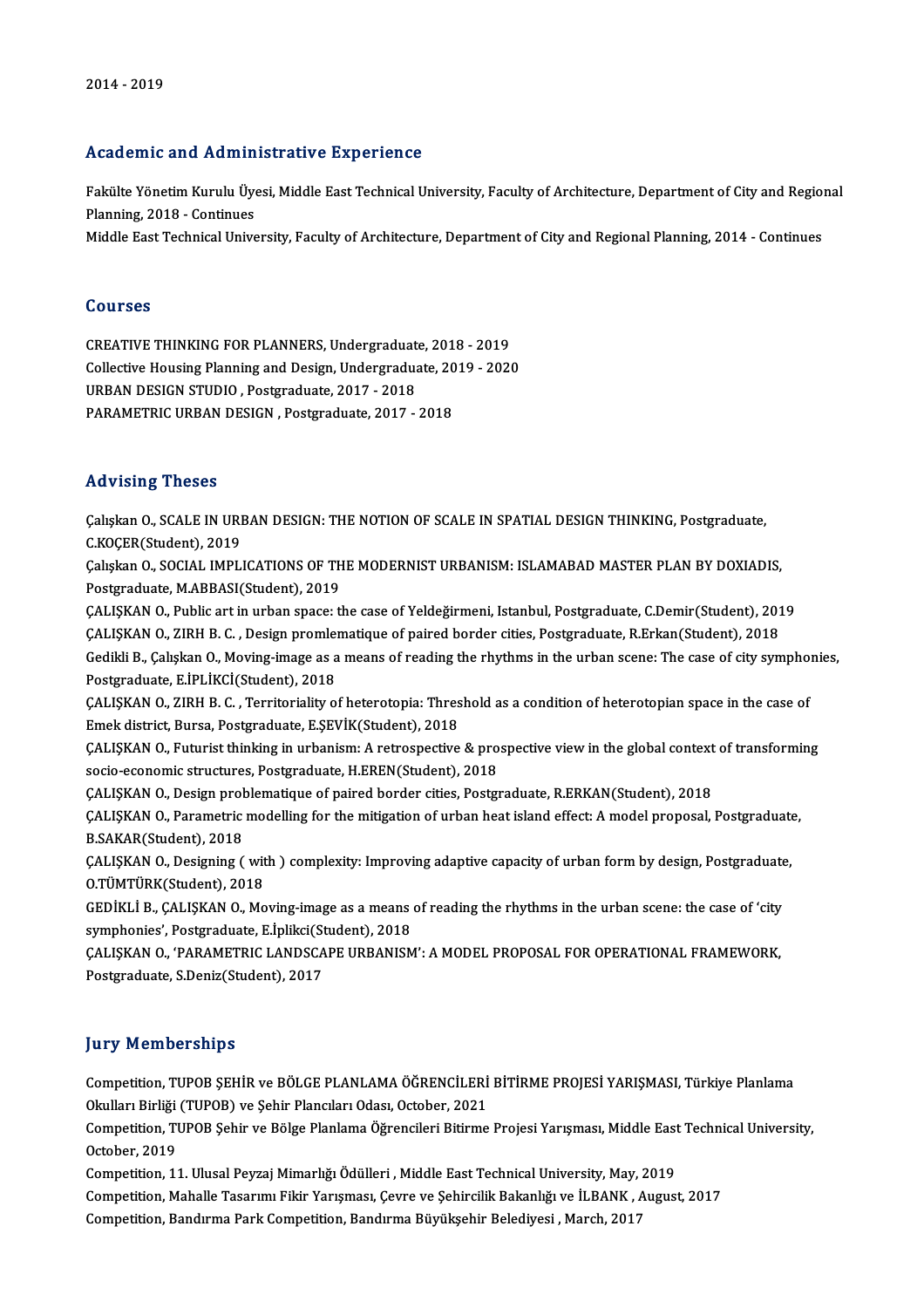Competition, ODTÜ Kuzey Kıbrıs Kampusu Kalkanlı Teknoloji Vadisi (KalTeV) ARGE ve Uygulamalı Eğitim Kompleksi<br>Yanım İsi Preja Yanaması, ODTÜ Kuzey Kıbrıs Kampusu, "February 2017 Competition, ODTÜ Kuzey Kıbrıs Kampusu Kalkanlı Teknoloji Vadisi (KalTe<br>Yapım İşi Proje Yarışması , ODTÜ Kuzey Kıbrıs Kampusu , February, 2017<br>Cempetition, Yoni Erbas" Camlık Sesval Habitatı Ulusel Mimari Proje Yarısı Competition, ODTÜ Kuzey Kıbrıs Kampusu Kalkanlı Teknoloji Vadisi (KalTeV) ARGE ve Uygulamalı Eğitim Komple<br>Yapım İşi Proje Yarışması , ODTÜ Kuzey Kıbrıs Kampusu , February, 2017<br>Competition, Yeni Erbaa" Çamlık Sosyal Habit

# Competition, Yeni Erbaa" Çamlık Sosyal Habitatı Ulusal Mimari Proje Yarışması, Erbaa Belediyesi , January, 2015<br>Articles Published in Journals That Entered SCI, SSCI and AHCI Indexes

rticles Published in Journals That Entered SCI, SSCI and AHCI Indexes<br>I. Parametric Urban Design Thinking: Shared Patterns in Design by Algorithm and Design by Drawing<br>CALISKAN O. Barut V. B. Orgun C Parametric Urban Design Think<br>CALISKAN O., Barut Y. B., Ongun G.<br>JOUDNAL OF PLANNING EDUCATIO Parametric Urban Design Thinking: Shared Patterns in Design by Algorithm and CALISKAN O., Barut Y. B. , Ongun G.<br>JOURNAL OF PLANNING EDUCATION AND RESEARCH, 2021 (Journal Indexed in SSCI)<br>Designing the beterstanis: from so CALISKAN O., Barut Y. B., Ongun G.<br>JOURNAL OF PLANNING EDUCATION AND RESEARCH, 2021 (Journal Indexed in<br>II. Designing the heterotopia: from social ideology to spatial morphology<br>Coluison O. Biboire D. Tümtürk O. JOURNAL OF PLANNING EDUCATI<br>Designing the heterotopia: fro<br>Çalışkan O., Ribeiro D., Tümtürk O.<br>Urban Design International val 25 Designing the heterotopia: from social ideology to spatial morphology<br>Çalışkan O., Ribeiro D., Tümtürk O.<br>Urban Design International, vol.25, no.1, pp.30-52, 2020 (Journal Indexed in SCI Expanded)<br>Urban soborongou a morpho Caliskan O., Ribeiro D., Tümtürk O.<br>Urban Design International, vol.25, no.1, pp.30-52, <br>III. Urban coherence: a morphological definition<br>CALISKAN O., MASHHOODI B. Urban Design International, v<br><mark>Urban coherence: a morph</mark><br>ÇALIŞKAN O., MASHHOODİ B.<br>UPRAN MORPHOLOCY, vol 31 Urban coherence: a morphological definition<br>ÇALIŞKAN O., MASHHOODİ B.<br>URBAN MORPHOLOGY, vol.21, no.2, pp.123-141, 2017 (Journal Indexed in AHCI)<br>HOW URBAN DESICNERS BEREORM: AN INTERNATIONAL BERSBECTIVE IV. HOW URBAN DESIGNERS PERFORM: AN INTERNATIONAL PERSPECTIVE ON ACTUAL PRACTICE<br>Caliskan 0. URBAN MO<br>H**OW URB**<br>Caliskan O.<br>METU JOUR HOW URBAN DESIGNERS PERFORM: AN INTERNATIONAL PERSPECTIVE ON ACTUAL PRACTICE<br>Caliskan O.<br>METU JOURNAL OF THE FACULTY OF ARCHITECTURE, vol.32, no.1, pp.229-259, 2015 (Journal Indexed in AHCI)<br>Design thinking in urbanism: Le V. Design thinking in urbanism: Learning from the designers CALISKAN O. METU JOURN<br>Design thinl<br>ÇALIŞKAN O.<br>UPRAN DESI URBANDESIGNINTERNATIONAL,vol.17,no.4,pp.272-296,2012 (Journal Indexed inAHCI) CALIŞKAN O.<br>URBAN DESIGN INTERNATIONAL, vol.17, no.4, pp.272-296, 2012 (Journal Indexed in .<br>VI. Urban Paleontology Evolution of Urban Forms by M Tang and D Yang 2008 URBAN DESI<br>Urban Palec<br>ÇALIŞKAN O.<br>Urban Marnh CALIŞKAN O.<br>Urban Morphology, vol.14, pp.75-76, 2010 (Journal Indexed in AHCI) CALISKAN 0.<br>Urban Morphology, vol.14, pp.75-76, 2010 (Journal Indexed in AHCI)<br>VII. Virtual Space as a Public Sphere Rethinking the Political and Professional Agenda of Spatial Planning<br>and Design Urban Morph<br>Virtual Spac<br>and Design<br>PAPLAS M.A Virtual Space as a Public<br>and Design<br>BARLAS M. A. , ÇALIŞKAN 0.<br>Metu Journal Of The Foculty.

and Design<br>BARLAS M. A. , ÇALIŞKAN O.<br>Metu Journal Of The Faculty Of Architecture, vol.23, pp.1-20, 2006 (Journal Indexed in AHCI)

### Articles Published in Other Journals

rticles Published in Other Journals<br>I. Pluralist production of urban form: towards a parametric development control for unity in diversity<br>CALISKAN O. Barut V. B Pluralist production of<br>Pluralist production of<br>CALISKAN O., Barut Y. B. Pluralist production of urban form: towards a paramet<br>CALISKAN O., Barut Y. B.<br>JOURNAL OF URBAN DESIGN, 2022 (Journal Indexed in ESCI)<br>Mural as publis art in urban fabris: An attempt to link.

CALISKAN 0., Barut Y. B.<br>JOURNAL OF URBAN DESIGN, 2022 (Journal Indexed in ESCI)<br>II. Mural as public art in urban fabric: An attempt to link configurational approach to perceptual<br>morphology JOURNAL OF URBAN DESIGN, 2022 (Journal Indexed in ESCI)<br>Mural as public art in urban fabric: An attempt to link<br>morphology<br>CALISKAN 0., Demir Türközü C. Mural as public art in urban<br>morphology<br>ÇALIŞKAN O., Demir Türközü C.<br>Journal of Dosian for Bosiliance

morphology<br>ÇALIŞKAN 0., Demir Türközü C.<br>Journal of Design for Resilience in Architecture and Planning, vol.2, 2021 (Refereed Journals of Other Institutions)<br>Imagineering: a model annreach for futuristic design thinking in CALISKAN O., Demir Türközü C.<br>Journal of Design for Resilience in Architecture and Planning, vol.2, 2021 (Refereed Journal of Design for Resilience in Architecture and Planning, vol.2, 2021 (Refereed Journal)

## III. Imagineering: a model approach for futuristic design thinking in urbanism Caliskan O., Tumturk O., Yavuz I.

Imagineering: a model approach for futuristic design thinking in urbanism<br>Caliskan O., Tumturk O., Yavuz I.<br>PROCEEDINGS OF THE INSTITUTION OF CIVIL ENGINEERS-URBAN DESIGN AND PLANNING, vol.173, pp.16-33,<br>2020 (Jaurnal Indo Caliskan O., Tumturk O., Yavuz I.<br>PROCEEDINGS OF THE INSTITU<br>2020 (Journal Indexed in ESCI)<br>Posian for Mitiasting Urban PROCEEDINGS OF THE INSTITUTION OF CIVIL ENGINEERS-URBAN DESIGN AND PI<br>2020 (Journal Indexed in ESCI)<br>IV. Design for Mitigating Urban Heat Island: Proposal of a Parametric Model<br>Seltar B. Celtician O. 2020 (Journal Indexed in ESCI)<br>IV. Design for Mitigating Urban Heat Island: Proposal of a Parametric Model

## ICONARP INTERNATIONAL JOURNAL OF ARCHITECTURE AND PLANNING, vol.7, pp.158-181, 2019 (Journal Indexed in ESCI) Sakar B., Caliskan O. ICONARP INTERNATIONAL JOURI<br>Indexed in ESCI)<br>V. Başkent'in Tasarım Sorunsalı<br>CALISKAN O

Indexed in ES<br><mark>Başkent'in</mark> 1<br>ÇALIŞKAN 0.<br>ODTÜ'lüler B ÇALIŞKAN O.<br>ODTÜ'lüler Bülteni, 2017 (International Refereed University Journal)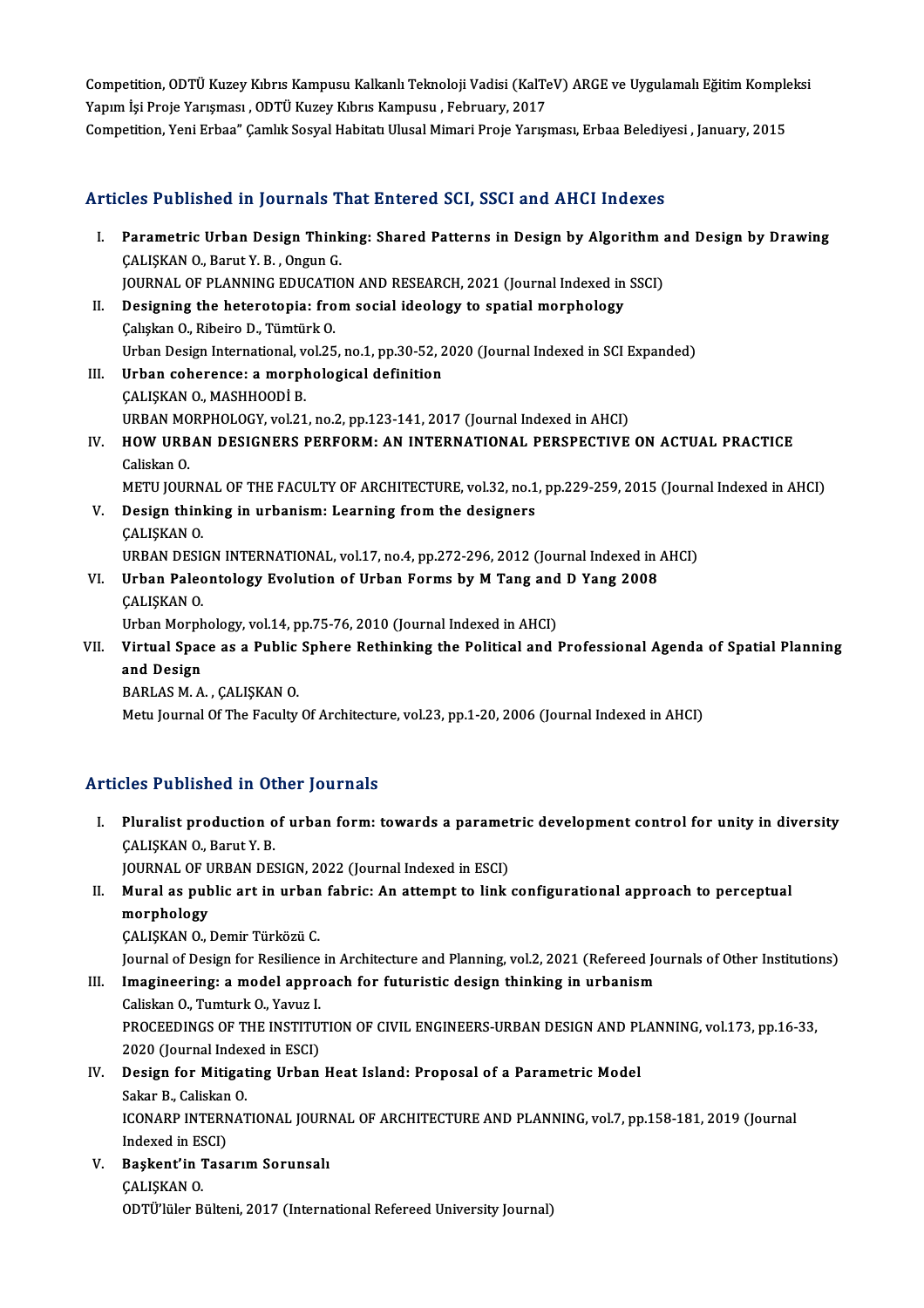| VI.    | Parametric Design in Urbanism: A Critical Reflection                                                                                           |
|--------|------------------------------------------------------------------------------------------------------------------------------------------------|
|        | ÇALIŞKAN O                                                                                                                                     |
|        | PLANNING PRACTICE AND RESEARCH, vol.32, no.4, pp.417-443, 2017 (Journal Indexed in ESCI)                                                       |
| VII.   | İmgeden Algoritmaya Dijital Kentsel Tasarım                                                                                                    |
|        | ÇALIŞKAN O                                                                                                                                     |
|        | Sanat Yapım, pp.4, 2016 (International Refereed University Journal)                                                                            |
| VIII.  | Grand Urban Rules by A Lehnerer 2009                                                                                                           |
|        | ÇALIŞKAN O                                                                                                                                     |
|        | JOURNAL OF URBAN DESIGN, vol.17, pp.160-161, 2012 (Refereed Journals of Other Institutions)                                                    |
| IX.    | Urban Morphology and Design Introduction                                                                                                       |
|        | ÇALIŞKAN O, MARSHALL S.                                                                                                                        |
|        | Built Environment, vol.37, pp.381-92, 2011 (Refereed Journals of Other Institutions)                                                           |
| X.     | A Joint Framework for Urban Morphology and Design                                                                                              |
|        | MARSHALL S., ÇALIŞKAN O.                                                                                                                       |
|        | Built Environment, vol.37, pp.409-426, 2011 (Refereed Journals of Other Institutions)                                                          |
| XI.    | Motionscape The Image of Space in Motion An Attempt at Conceptualization in the Case of Ankara                                                 |
|        | ÇALIŞKAN O                                                                                                                                     |
|        | Journal Of Architectural And Planning Research, vol.28, pp.314-335, 2011 (Refereed Journals of Other Institutions)                             |
| XII.   | Urban Gateway Just a symbol or more                                                                                                            |
|        | ÇALIŞKAN O                                                                                                                                     |
| XIII.  | JOURNAL OF URBAN DESIGN, vol.15, pp.91-122, 2010 (Refereed Journals of Other Institutions)<br>Planlama Eğitimi Nereye Mekan Fetişist Bir Bakış |
|        | ÇALIŞKAN O                                                                                                                                     |
|        | Yeni Mimar, pp.12, 2010 (International Refereed University Journal)                                                                            |
| XIV.   | Changing Perspectives on the Planning of Ankara 1924 2007 and Lessons for a New Master Planning                                                |
|        | <b>Approach to Developing Cities</b>                                                                                                           |
|        | ÇALIŞKAN O                                                                                                                                     |
|        | FOOTPRINT Delft Architecture Theory Journal, pp.23-53, 2009 (Refereed Journals of Other Institutions)                                          |
| XV.    | Göremediğin Kentin İmgelenemeyen Kimliği                                                                                                       |
|        | ÇALIŞKAN O                                                                                                                                     |
|        | Yeni Mimar, pp.10, 2009 (International Refereed University Journal)                                                                            |
| XVI.   | İbadetle Ticaretin Organik Birlikteliği Türkiye de Çağdaş Cami                                                                                 |
|        | <b>CALISKAN O</b>                                                                                                                              |
|        | Arredamento Mimarlık, vol.2007, pp.120-127, 2007 (International Refereed University Journal)                                                   |
| XVII.  | Fin Suomi Şehirciliği Mekan Planlama ve Tasarım                                                                                                |
|        | ÇALIŞKAN O                                                                                                                                     |
|        | PLANLAMA-PLANNING, pp.72-85, 2005 (International Refereed University Journal)                                                                  |
| XVIII. | Sürdürülebilir Kent Formu Derişik Kent                                                                                                         |
|        | ÇALIŞKAN O.                                                                                                                                    |
| XIX.   | PLANLAMA-PLANNING, vol.2004, pp.54-33, 2004 (International Refereed University Journal)                                                        |
|        | Anadolu da Bir Yarı Çevre Modernite Deneyimi Kemalizmin Şehirciliği<br>ÇALIŞKAN O                                                              |
|        | PLANLAMA-PLANNING, vol.2003, pp.14-23, 2003 (International Refereed University Journal)                                                        |
| XX.    | Küreselleşme Sürecinde Kentleşme Yerel Yönetimler ve Kent Planlama                                                                             |
|        | ÇALIŞKAN O                                                                                                                                     |
|        | YAPI, pp.51-54, 2002 (International Refereed University Journal)                                                                               |
|        |                                                                                                                                                |

# 1API, pp.51-54, 2002 (Int<br>Books & Book Chapters ooks & Book Cha<br><sub>I. Kentsel Tasarım</sub>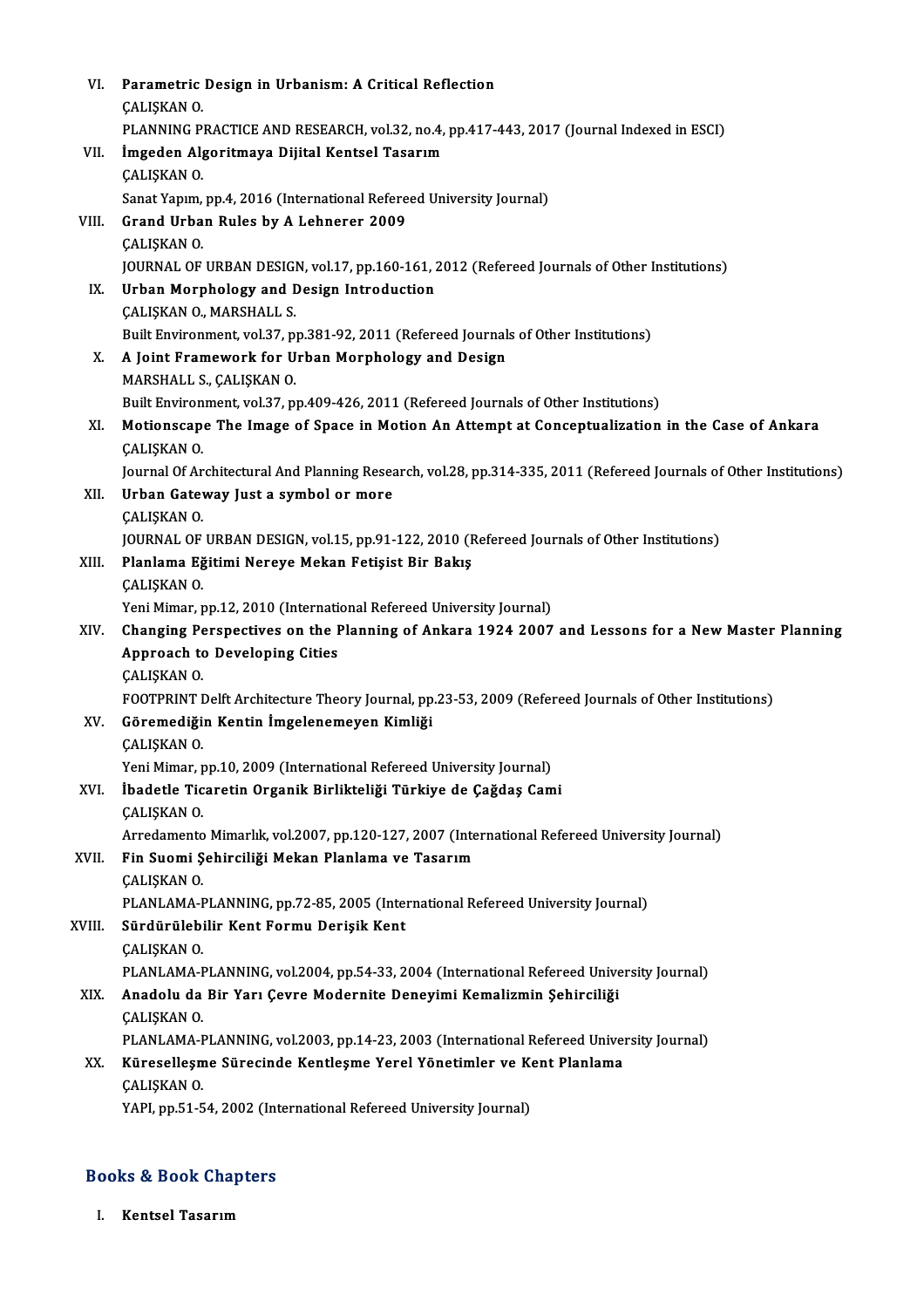ÇALIŞKANO.

ÇALIŞKAN O.<br>in: Kentsel Planlamaya Giriş, Nil Uzun Duruöz, Burcu Özdemir Sarı, Suna Senem Özdemir, Editor, İmge, Ankara,<br>PP 387-435-3017 CALISKAN 0.<br>in: Kentsel Planlam<br>pp.387-425, 2017<br>Nanes Gisentum in: Kentsel Planlamaya Giriş, Nil Uzun Duruöz, Burcu Özdemir Sarı, Suna Senem<br>pp.387-425, 2017<br>II. Nanos Gigantum Humeris Insidentes: The New Challenges for Future<br>CALISKAN O. CUJANCER D

## pp.387-425, 2017<br>II. Nanos Gigantum Humeris Insidentes: The New Challenges for Future ÇALIŞKAN O., CİHANGER D.

in: Catalogue 01 Metu Master of Urban Design 1996 2016, Çalışkan Olgu, Editor, ODTÜ Mimarlık Fakültesi, Ankara,<br>pp.33-42, 2016 in: Catalogue 01 Metu Master of Urban Design 1996 2016, Çalışkan Olgu, Editor, C<br>pp.33-42, 2016<br>III. **o Nanos Gigantum Humeris Insidentes: The New Challenges For Future**<br>CUANCER D. CALISKAN O

## pp.33-42, 2016<br>o Nanos Gigantum Hume<br>CİHANGER D., ÇALIŞKAN O.<br>in: CATALOUCUE 01 METU I o Nanos Gigantum Humeris Insidentes: The New Challenges For Future<br>CİHANGER D., ÇALIŞKAN O.<br>in: CATALOUGUE 01 METU Master of Urban Design 1996 2016, Olgu Caliskan, Editor, METU Faculty of Architecture, CİHANGER D., ÇALIŞKAN<br>in: CATALOUGUE 01 ME<br>Ankara, pp.29-41, 2016<br>Urban Camnastnass in: CATALOUGUE 01 METU Master of Urban Design 1996 20<br>Ankara, pp.29-41, 2016<br>IV. Urban Compactness A Study of Ankara Urban Form

- Ankara, pp.29-41, 2016<br>IV. Urban Compactness A Study of Ankara Urban Form<br>CALIŞKAN O. Urban Compactness A Study of Ankara<br>ÇALIŞKAN O.<br>VDM Verlag Dr. Müller, Saarbrücken, 2009<br>Pattern Formation in Planned Urban P
- V. Pattern Formation in Planned Urban Peripheries: A Typomorphological Approach for Design VDM Verlag I<br><mark>Pattern For</mark><br>ÇALIŞKAN O.<br>in: UPPANISN

in: URBANISM PhD Research 2008 2010, F. D. van der Hoeven, Editor, IOS Press BV, Amsterdam, pp.40-63, 2009

### Refereed Congress / Symposium Publications in Proceedings

efereed Congress / Symposium Publications in Proceedings<br>I. SEHİCİLİKTE GELECEKÇİ DÜŞÜNCE: GÜNCEL KENTSEL TASARIM PRATİĞİNE ELEŞTİREL BAKIŞ<br>EREQĞLILH E. GALISKANO EFEOĞLUH.<br>EFEOĞLUH.E., ÇALIŞKAN O.<br>27. Vantal Tasarım ve Uygul SEHİCİLİKTE GELECEKÇİ DÜŞÜNCE: GÜNCEL KENTSEL TASARIM PRATİĞİNE ELEŞTİREL<br>EFEOĞLU H. E. , ÇALIŞKAN 0.<br>27. Kentsel Tasarım ve Uygulamalar Sempozyumu, İstanbul, Turkey, 23 - 24 May 2019, pp.323-339<br>'İMCELEM MÜHENDİSLİĞİ': CE

27. Kentsel Tasarım ve Uygulamalar Sempozyumu, İstanbul, Turkey, 23 - 24 May 2019, pp.323-339

- EFEOĞLU H. E. , ÇALIŞKAN O.<br>27. Kentsel Tasarım ve Uygulamalar Sempozyumu, İstanbul, Turkey, 23 24 May 2019, pp.323-3.<br>II. 'İMGELEM MÜHENDİSLİĞİ': GELECEKÇİ ŞEHİRCİLİK İÇİN BİLİŞSEL YÖNTEM ÖNERİSİ<br>CALISKAN O., TÜMTÜR 'İMGELEM MÜHENDİSLİĞİ': GELECEKÇİ ŞEHİRCİLİK İÇİN BİLİŞSEL YÖNTEM ÖNERİSİ<br>ÇALIŞKAN O., TÜMTÜRK O., YAVUZ I.<br>27. Kentsel Tasarım ve Uygulamalar Sempozyumu, İstanbul, Turkey, 23 - 24 May 2019, pp.153-165<br>'Kanti Dokumak'ı Kan
	-
- III. 'Kenti Dokumak': Kentsel Formun Çoklu Üretimi İçin (Parametrik) Gelişim Denetimi Modeli<br>Calıskan O. 27. Kentsel<br>**'Kenti Dol**<br>Çalışkan O.<br>Türkiye Ke

'Kenti Dokumak': Kentsel Formun Çoklu Uretimi Için (Parametrik) Gelişim Denetimi Modeli<br>Çalışkan O.<br>Türkiye Kentsel Morfoloji Araştırma Ağı II. Kentsel Morfoloji Sempozyumu, İstanbul, Turkey, 31 October - 02<br>Navambar 2018, Çalışkan O.<br>Türkiye Kentsel Morfoloji Ara<br>November 2018, pp.175-210<br>Kentsel Dekunun Niteleme Türkiye Kentsel Morfoloji Araştırma Ağı II. Kentsel Morfoloji Sempozyumu, İstanbul, 1<br>November 2018, pp.175-210<br>IV. Kentsel Dokunun Nitelemesinde Yapı Orüntüsünün Morfolojik Göstergeleri<br>Cakakan O

# November 2018, pp.175-210<br>IV. Kentsel Dokunun Nitelemesinde Yapı Oruntusu'nu'n Morfolojik Göstergeleri<br>Çalışkan O.

Türkiye Kentsel Morfoloji Araştırma Ağı, II. Kentsel Morfoloji Sempozyumu, İstanbul, Turkey, 31 October - 02 November 2018,pp.311-329

- V. Kentsel Dokunun Nitelemesinde Yapı Örüntüsünün Morfolojik Göstergeleri ÇALIŞKAN O., Mashhoodi B., ŞENYEL KÜRKÇÜOĞLU M. A. II. Kentsel Morfoloji Sempozyumu, İstanbul, Turkey, 31 October - 02 November 2018, pp.311-329
- ÇALIŞKAN O., Mashhoodi B., ŞENYEL KÜRKÇÜOĞLU M. A.<br>II. Kentsel Morfoloji Sempozyumu, İstanbul, Turkey, 31 October 02 November 2018, pp.311-329<br>VI. Heterotopyanın Alansallığı: Heterotopolojinin Temel Mekansal Koşulu O II. Kentsel Morfoloji Se<br>Heterotopyanın Alaı<br>ŞEVİK E., ÇALIŞKAN O.<br>II. Kentsel Morfoloji Se Heterotopyanın Alansallığı: Heterotopolojinin Temel Mekansal Koşulu Olarak Kentsel I<br>ŞEVİK E., ÇALIŞKAN O.<br>II. Kentsel Morfoloji Sempozyumu, İstanbul, Turkey, 31 October - 02 November 2018, pp.889-909<br>Kenti Delumak'ı Kents

ŞEVİK E., ÇALIŞKAN O.<br>II. Kentsel Morfoloji Sempozyumu, İstanbul, Turkey, 31 October - 02 November 2018, pp.889-909<br>VII. Kenti Dokumak': Kentsel Formun Çoklu Üretimi İçin (Parametrik) Gelişim Denetimi Modeli<br>CALISKAN O II. Kentsel Morfoloji Sem<br><mark>Kenti Dokumak': Kent</mark><br>ÇALIŞKAN O., Barut Y. B.<br><sup>II. Kontsel Morfoloji Sem</sup> Kenti Dokumak': Kentsel Formun Çoklu Üretimi İçin (Parametrik) Gelişim Denetimi Mo<br>ÇALIŞKAN 0., Barut Y. B.<br>II. Kentsel Morfoloji Sempozyumu, İstanbul, Turkey, 31 October - 02 November 2018, pp.175-210<br>Hataratanyanın Alang

# ÇALIŞKAN O., Barut Y. B.<br>II. Kentsel Morfoloji Sempozyumu, İstanbul, Turkey, 31 October - 02 November 2018, pp.175-210<br>VIII. Heterotopyanın Alansallığı: Heterotopolojinin Temel Mekânsal Koşulu Olarak Kentsel Eşikler<br>Ce II. Kentsel I<br><mark>Heterotop</mark><br>Çalışkan O.<br>Türkiye Ke Heterotopyanın Alansallığı: Heterotopolojinin Temel Mekânsal Koşulu Olarak Kentsel Eşikler<br>Çalışkan O.<br>Türkiye Kentsel Morfoloji Araştırma Ağı, II. Kentsel Morfoloji Sempozyumu, İstanbul, Turkey, 31 October - 02<br>Navambar 2

Çalışkan O.<br>Türkiye Kentsel Morfoloji Araştırma Ağı, II. Kentsel Morfoloji Sempozyumu, İstanbul, Turkey, 31 October - 02<br>November 2018, pp.889-909 Türkiye Kentsel Morfoloji Araştırma Ağı, II. Kentsel Morfoloji Sempozyumu, İstanbul, Turkey, 31 October - 02<br>November 2018, pp.889-909<br>IX. Heterotopyayı Tasarlamak: Toplumsal İdeolojiden Mekansal Kurguya Çoklu ve Çoğul

November 2018, pp.88<br>Heterotopyayı Tasar<br>Tasarım Deney(im)i<br>CALISKAN O-CİHANCE Heterotopyayı Tasarlamak: Toplums<br>Tasarım Deney(im)i<br>ÇALIŞKAN O., CİHANGER D., TÜMTÜRK O.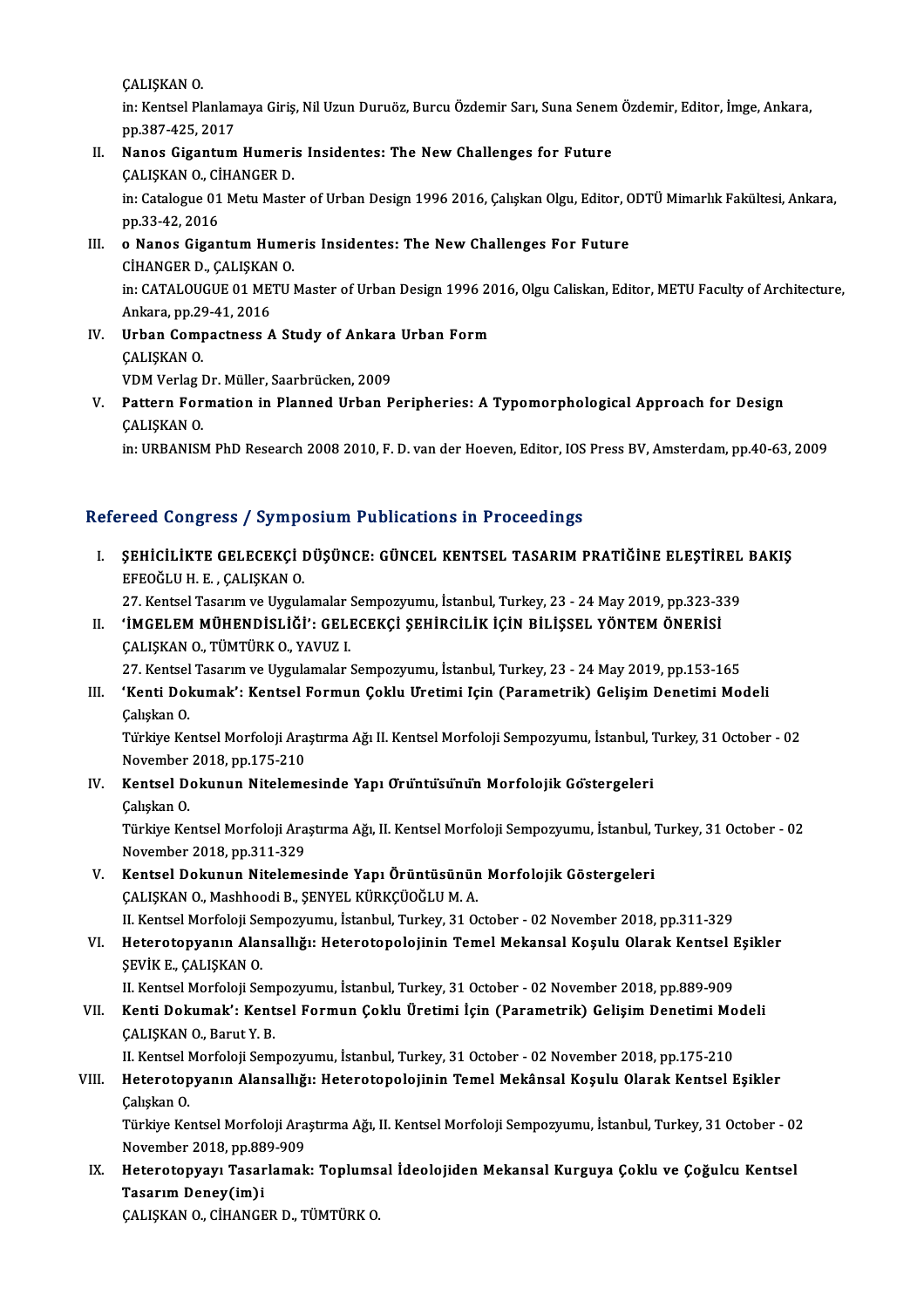8 Kasım Dünya Şehircilik Günü, 8. Türkiye Şehircilik Kongresi, Ankara, Turkey, 7 - 09 November 2016, pp.762-782<br>İmgelem Mühendieliği: Celeseksi Sehingilik İsin Biliseel Yöntem Önenisi

- 8 Kasım Dünya Şehircilik Günü, 8. Türkiye Şehircilik Kongresi, Ankara, Turkey, 7<br>X. İmgelem Mühendisliği: Gelecekçi Şehircilik İçin Bilişsel Yöntem Önerisi<br>CALISKAN O 8 Kasım Düny<br>İ<mark>mgelem Mü</mark><br>ÇALIŞKAN O.<br>8 Kasım Düny İmgelem Mühendisliği: Gelecekçi Şehircilik İçin Bilişsel Yöntem Önerisi<br>ÇALIŞKAN O.<br>8 Kasım Dünya Şehircilik Günü 8. Türkiye Şehircilik Kongresi, Ankara, Turkey, 7 - 09 November 2016, pp.181-188<br>RARAMETRIC MODELLING AS A M XI. PARAMETRICMODELLING AS AMORPHOLOGICAL TOOL TO GENERATE INTEGRATED AND COHERENT 8 Kasım Dünya Ş<br>PARAMETRIC I<br>URBAN FORM<br>CALISKAN O ÇALIŞKANO. ISUF 2016 - the 23rd International Seminar on Urban Form, Nanjing, China, 8 - 10 July 2016 ÇALIŞKAN 0.<br>ISUF 2016 - the 23rd International Seminar on Urban Form, Nanjing, China, 8 - 10 July 2016<br>XII. Bütünleşik ve Bağdaşık Kent Morfolojisi Üretim Yöntemi Olarak Parametrik Gelişim Modeli<br>CALISKAN O ISUF 2016 - t<br><mark>Bütünleşik</mark><br>ÇALIŞKAN O.<br>Türkiye Kent Bütünleşik ve Bağdaşık Kent Morfolojisi Üretim Yöntemi Olarak Parametrik Gelişim Modeli<br>ÇALIŞKAN O.<br>Türkiye Kentsel morfoloji Araştırma Ağı - TÜRKİYE KENTSEL MORFOLOJİ SEMPOZYUMU, Mersin, Turkey, 21 - 23<br>Ostabar 2015
- CALISKAN O.<br>Türkiye Kentse<br>October 2015<br>Planlama va Türkiye Kentsel morfoloji Araştırma Ağı - TÜRKİYE KENTSEL MORFOLOJİ SEMPOZYUMU, M<br>October 2015<br>XIII. Planlama ve Tasarım Denetimi Bağlamında Ankara da Konut Dokusu Morfolojisi
- October 2015<br>Planlama ve<br>ÇALIŞKAN O.<br>Konut Paneli Planlama ve Tasarım Denetimi Bağlamında Anka<br>ÇALIŞKAN 0.<br>Konut Paneli, Ankara, Turkey, 21 - 22 February 2015

# Konut Paneli, Ankara, Turkey, 21 - 22 February 2015<br>Activities in Scientific Journals

International Journal of Education in Architecture and Design, Advisory Committee Member, 2019 - Continues

### **Scientific Refereeing**

Scie<mark>ntific Refereeing</mark><br>Iconarp International Journal of Architecture and Planning, Journal Indexed in ESCI, December 2019<br>Isonarp International Journal of Architecture and Planning, Journal Indexed in ESCI, December 2019 Iconarp International Journal of Architecture and Planning, Journal Indexed in ESCI, December 2019<br>URBAN DESIGN INTERNATIONAL, Journal Indexed in AHCI, October 2019 Iconarp International Journal of Architecture and Planning, Journal Indexe<br>Iconarp International Journal of Architecture and Planning, Journal Indexe<br>URBAN DESIGN INTERNATIONAL, Journal Indexed in AHCI, October 2019<br>Iconar Iconarp International Journal of Architecture and Planning, Journal Indexed in ESCI, December 2019<br>URBAN DESIGN INTERNATIONAL, Journal Indexed in AHCI, October 2019<br>Iconarp International Journal of Architecture and Plannin URBAN DESIGN INTERNATIONAL, Journal Indexed in AHCI, October 2019<br>Iconarp International Journal of Architecture and Planning, Journal Indexed in ESCI, Septembe<br>METU JOURNAL OF THE FACULTY OF ARCHITECTURE, Journal Indexed i Iconarp International Journal of Architecture and Planning, Journal Indexed in ESCI, September<br>METU JOURNAL OF THE FACULTY OF ARCHITECTURE, Journal Indexed in AHCI, August 2019<br>METU JOURNAL OF THE FACULTY OF ARCHITECTURE, METU JOURNAL OF THE FACULTY OF ARCHITECTURE, Journal Indexed in AHCI, August 201<br>METU JOURNAL OF THE FACULTY OF ARCHITECTURE, Journal Indexed in AHCI, August 201<br>METU JOURNAL OF THE FACULTY OF ARCHITECTURE, Journal Indexed METU JOURNAL OF THE FACULTY OF ARCHITECTURE, Journal Indexed in AHCI, August 2019<br>METU JOURNAL OF THE FACULTY OF ARCHITECTURE, Journal Indexed in AHCI, May 2019<br>METU JOURNAL OF THE FACULTY OF ARCHITECTURE, Journal Indexed METU JOURNAL OF THE FACULTY OF ARCHITECTURE, Journal Indexed in AHCI, May 2019<br>METU JOURNAL OF THE FACULTY OF ARCHITECTURE, Journal Indexed in AHCI, March 2019<br>METU JOURNAL OF THE FACULTY OF ARCHITECTURE, Journal Indexed i METU JOURNAL OF THE FACULTY OF ARCHITECTURE, Journal Indepty JOURNAL OF THE FACULTY OF ARCHITECTURE, Journal Indepty 2018<br>URBAN MORPHOLOGY, Journal Indexed in AHCI, December 2018<br>PLANJ AMA National Scientific Refused Journ METU JOURNAL OF THE FACULTY OF ARCHITECTURE, Jou:<br>URBAN MORPHOLOGY, Journal Indexed in AHCI, December<br>PLANLAMA, National Scientific Refreed Journal, July 2018<br>Urban Design International Journal Indexed in AHCL Febr URBAN MORPHOLOGY, Journal Indexed in AHCI, December 2018<br>PLANLAMA, National Scientific Refreed Journal, July 2018<br>Urban Design International, Journal Indexed in AHCI, February 2018<br>Isenary International Journal of Architec PLANLAMA, National Scientific Refreed Journal, July 2018<br>Urban Design International, Journal Indexed in AHCI, February 2018<br>Iconarp International Journal of Architecture and Planning, Other Indexed Journal, July 2017<br>Metu Urban Design International, Journal Indexed in AHCI, February 2018<br>Iconarp International Journal of Architecture and Planning, Other Indexed Journal, Jı<br>Metu Journal Of The Faculty Of Architecture, Journal Indexed in AHCI, Metu Journal Of The Faculty Of Architecture, Journal Indexed in AHCI, January 2014<br>Tasks In Event Organizations

Çalışkan O., Mekan Sempozyumu, Scientific Congress, Samsun, Turkey, Ocak 2020 Çalışkan O., 43. Dünya Şehircilik Günü Kolokyumu, Scientific Congress, Ankara, Turkey, Kasım 2019 Çalışkan O., Mekan Sempozyumu, Scientific Congress, Samsun, Turkey, Ocak 2020<br>Çalışkan O., 43. Dünya Şehircilik Günü Kolokyumu, Scientific Congress, Ankara, Turkey, Kasım 2019<br>Çalışkan O., Efeoğlu H. E. , Büyükcivelek A. B Çalışkan O., 43. Dünya Şehircilik Günü Kolokyumu, Scientific Congress, Ankara, Turkey, Kasım 2019<br>Çalışkan O., Efeoğlu H. E. , Büyükcivelek A. B. , Canaran C., Severcan Y. C. , Cihanger Medeıros Rıbeıro D., Baş Bütüner F.<br> Çalışkan O., Efeoğlu H. E. , Büy<br>Aksel Gürün B., Acar Y., Tümt<br>Ankara, Turkey, Kasım 2016<br>Calıslmp O. Barlak Temiral N. Aksel Gürün B., Acar Y., Tümtürk O., et al., Designing Urban Design: Towards a Holistic Perspective, Scientific Congress,<br>Ankara, Turkey, Kasım 2016<br>Çalışkan O., Parlak Temizel N. S. , Temizel E., Efeoğlu H. E. , Tümtürk O

Ankara, Turkey, Kasım 2016<br>Çalışkan O., Parlak Temizel N. S. , Temizel E., Efeoğlu H. E. , Tümtürk O., Master Class with Tony Hall | Design Control<br>Guidance: Towards Generative Communication Between Architects and Planners Guidance: Towards Generative Communication Between Architects and Planners, Workshop Organization, Ankara, Turkey, Ekim 2016